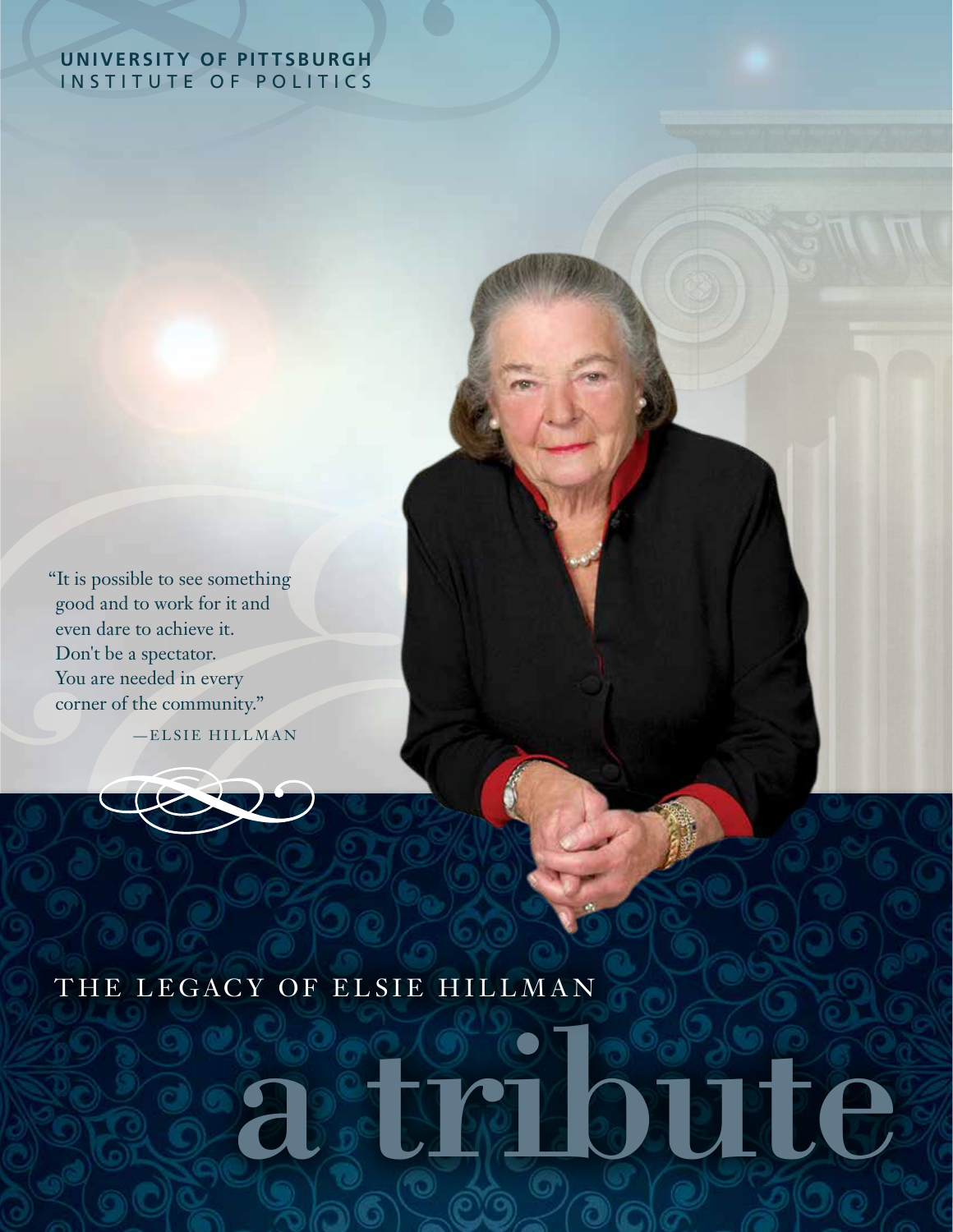

### THE DEVELOPMENT OF THE ELSIE HILLMAN CASE STUDY

I n 2009, after some persuasion, Elsie finally agreed to the case study. In crafting the publication, titled *Never a Spectator: The Political Life of Elsie Hillman*, the Institute and author, Kathy McCauley, conducted dozens of interviews with Hillman's longtime friends and colleagues and were able to rely on Elsie's extensive archives, composed of letters, photographs, newspaper clippings, and other mementos from her just-as-extensive career in the Republican Party and as a member of the Pittsburgh philanthropic community. Following the completion of the case study, Hillman graciously entrusted the care of her papers to the University of Pittsburgh Library System Archives Service Center, where students, faculty, and other researchers can learn lessons in leadership from her political, philanthropic, and humanitarian deeds.

More specifically, readers of the case study can expect to learn how Elsie's political career exemplifies the style of a "skilled social actor," a term coined by sociologist Neil Fligstein and defined in the case study as "inspired entrepreneurs who know how to seize opportunities and lead others in a direction that they believe is good for the institution." Fligstein is later quoted saying of skilled social actors, "Their own sense of efficacy comes, not from some narrow conception of self-interest, but from the act of inducing cooperation and helping others attain ends."

The following quotes from the case study illustrate perfectly Elsie's work as a skilled social actor for the Republican Party and others:

hat connects the Institute of Politics to Elsie Hillman, one of the most powerful<br>and well-respected community and political leaders in Pennsylvania's history? It is<br>a shared vision and shared commitment to bringing people and well-respected community and political leaders in Pennsylvania's history? It is a shared vision and shared commitment to bringing people together to promote the betterment of the region.

- "She leads people to want to be part of that group, organization, or movement because she helps them to realize their goal and to make it work on the ground." —Martin Hamberger
- She helps people to realize that "it's important to be able to work together on different issues and walk away, if not agreeing, at least not mad at each other." —Kevin Talley
- "She never wanted to be center stage. It was never about Elsie. She just worked behind the curtain." —Steve Dunkle
- "You know, she wasn't a fist pounder or a demander. She had a quiet, persuasive, but powerful manner in which to move people to consensus." —LeRoy Zimmerman

*Never a Spectator* primarily details the political aspects of Elsie's life over the course of 50 years. Those who know her will recognize that, as significant as her contributions were in that arena, they were at the very least matched and some might say outstripped by her efforts in the community. To speak of her work as philanthropy somewhat mischaracterizes it; she did not operate as a benefactor but became entrenched and involved at all levels of the causes to which she dedicated herself. The following story of her involvement in the creation of the Hillman Cancer Center is a perfect example.



...students, faculty, and other researchers can learn lessons in leadership from her political, philanthropic, and humanitarian deeds.



#### A SHARED VISION

Like Elsie, the Institute counts among its friends Republicans and Democrats alike and helps to provide a neutral space for honest dialogue where partisan rhetoric can be put aside. Elsie treated everyone with respect and dignity and valued every person's opinion. The Institute models itself on the philosophy that all stakeholders need to be included and that everyone's voice is important.

Elsie's efforts at inclusion of all kinds were marked throughout her political career and community work. She was primarily responsible for the involvement of African Americans in the Republican Party in Pittsburgh, and she encouraged and supported women candidates to run for office no matter what their party affiliation. The Institute also is committed to diversity sliced in a variety of ways—by race, gender, geography, age, and political affiliation, to name a few.

At the Institute, we explore all opportunities to expand the breadth and depth of our academic offerings to constituents and students alike. Recognizing the availability of rich archival collections of national and local dignitaries at the University of Pittsburgh, we undertook the development of case studies that provide an in-depth historical analysis of federal, state, and local public policies as related to today's policy environment.

Over the years, we have developed case studies out of the archival collections of former Pennsylvania Governor Dick Thornburgh (focusing on the state's response to the Three Mile Island Nuclear Accident), and former U.S. Senator H. John Heinz III (where we examined marketbased incentives in environmental policy and a second study on Heinz's bipartisan work on behalf of senior citizens). These case studies are being used in colleges, universities, and policy centers throughout the United States.

Knowing that Elsie had extensive archives and that her leadership style and civic engagement principles mirrored that of the Institute, the leaders of the Institute approached her in the early 2000s about serving as a subject of a case study. Unlike the earlier case studies that focused on a specific pivotal event or public policy, this case study would illustrate Elsie's belief that despite one's political, social, or economic means, individuals of all stripes can be productive agents for positive change.

**It is with great sadness that the Institute of Politics notes the passing of one of Pittsburgh's finest, Elsie Hilliard Hillman,**  on August 4, 2015. Because of Elsie's numerous connections to the Institute, and because of the legacy she is leaving for our region, we at the Institute would like to take this opportunity to share how our relationship with Elsie developed and what she has meant and continues to mean to us personally and in terms of our work going forward.

Elsie treated everyone with respect and dignity and valued every person's opinion.

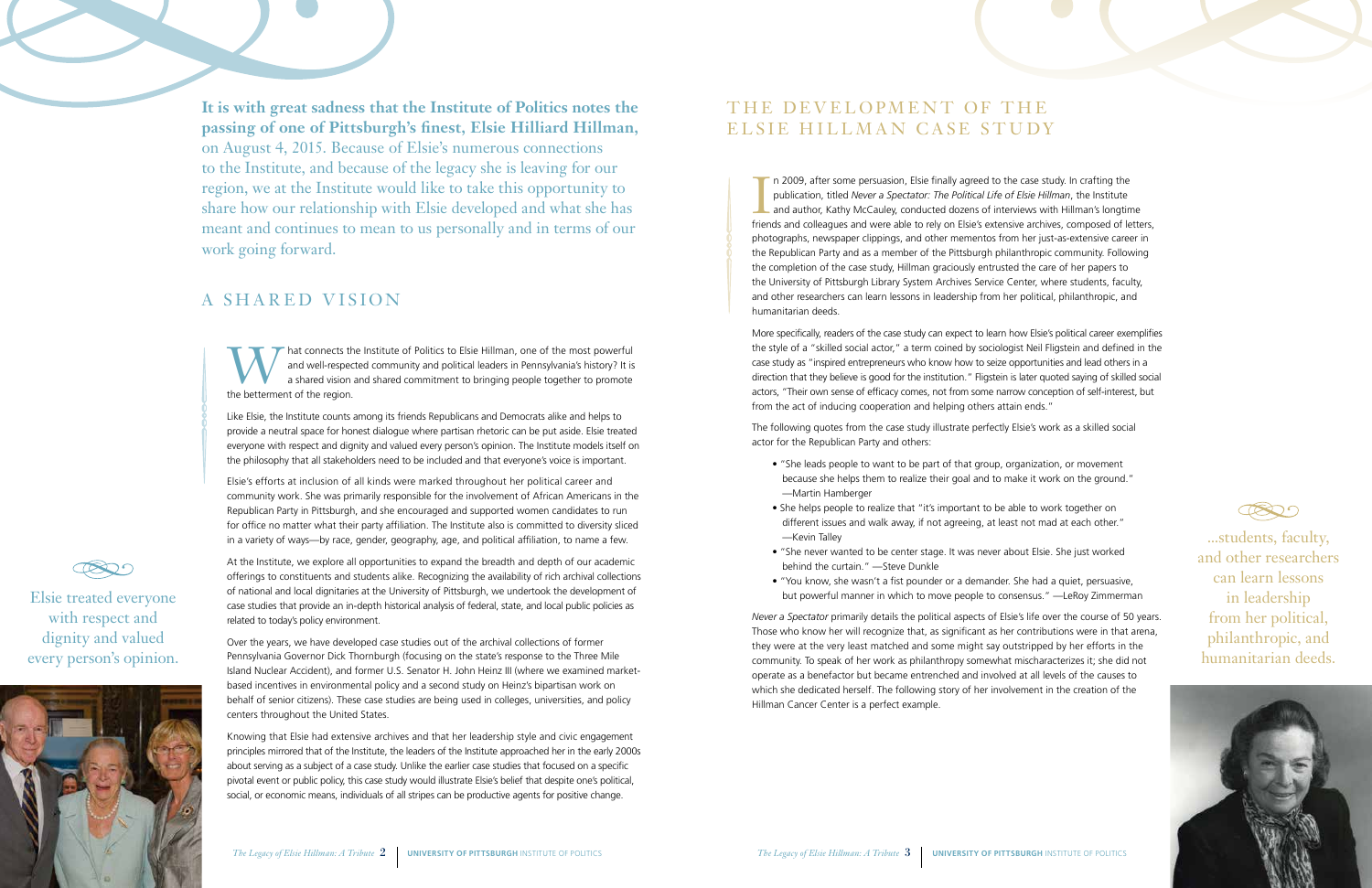



## ELSIE HILLIARD HILLMAN LIFETIME ACHIEVEMENT AWARD FOR EXCELLENCE IN PUBLIC SERVICE

On May 17, 2012, the Institute celebrated the release of the *Never a Spectator* case<br>study with an event that brought together the key players in the case study—Dori<br>Carson Williams, Tom Ridge, Dick Thornburgh, Ron Kaufma study with an event that brought together the key players in the case study—Doris Carson Williams, Tom Ridge, Dick Thornburgh, Ron Kaufman, and Barbara Hafer for a panel discussion. The evening was designed to bring to life Elsie's work on behalf of the five panelists and the countless others whose careers and lives she touched throughout her 50 years in politics.

The panel discussion covered topics that were explored in the case study, including Elsie's tireless efforts on behalf of candidates in whom and causes in which she believed. If she had an idea, she ran with it, and her ideas usually brought positive results. The panel also touched on an interesting topic that had not surfaced in the case study: that of compromise and consensus building. The panelists were at first in disagreement at the use of the word compromise to describe what Elsie did because of the word's negative connotation when paired with words like values. The group, with the assistance of moderator Max King, eventually came to the conclusion that what she did was build consensus, which, as Ridge eloquently stated, "…is the ultimate goal of a Republican government."

While the evening served as a wonderful tribute to Elsie and her work, leaders at the Institute and others felt that it would be inappropriate for the recognition to end there. And so, that evening, Elsie received the inaugural Elsie Hilliard Hillman Lifetime Achievement Award for Excellence in Public Service. She was gracious in her acceptance speech, acknowledging all of the individuals who had made such an impact on her life, just as she had touched theirs.

# ELSIE HILLMAN AND THE UNIVERSITY OF PITTSBURGH COMMUNITY: THE HILLMAN CANCER CENTER

The uniqueness of this award is demonstrated by Elsie's lifetime of commitment and dedication to humanitarian causes. Because of this, the Institute sought only to gift this award from time to time to individuals who, through a combination of personal qualities, exceptional ability, and superior leadership and demonstrated courage, wisdom, and compassion as exemplified by Hillman, have made important contributions in public service to our region, the Commonwealth, and the nation.

Sie's determination and personal conviction were showcased not only in politics but in<br>the health care arena as well. Throughout the '80s and '90s, she served as a key member<br>of the Regional Advisory Council for the Pittsb the health care arena as well. Throughout the '80s and '90s, she served as a key member of the Regional Advisory Council for the Pittsburgh Cancer Institute. The council was charged with creating an environment in this region that would offer first-rate cancer treatment as well as much-needed research. In 1999, Elsie went one step further to realize these goals. Through the generous donations of the Henry L. Hillman and the Hillman foundations, the University of Pittsburgh Cancer Institute was expanded to create the Hillman Cancer Center. Since 2005, the Hillman Foundation has continued to donate to the center in support of an innovative scholars program, allowing the University of Pittsburgh to recruit top research talent from around the world. Since its opening in 2002, the Hillman Cancer Center has been regarded as the region's top-rated cancer research institute.

> For this reason, it may have come as a shock when, just two years later, an opportunity arose to recognize a pair of leaders whose collaborative leadership of two landmark Pittsburgh institutions resulted in unprecedented levels of economic development and growth in the region.

> On April 8, 2014, University of Pittsburgh then Chancellor Mark A. Nordenberg and Carnegie Mellon University President Emeritus Jared Cohon jointly received the Elsie Hilliard Hillman Lifetime Achievement Award for Excellence in Public Service in recognition of their service to their respective institutions and, more importantly, to Southwestern Pennsylvania. In honor of the occasion, Elsie stated that "no two men have impacted this region more than Mark Nordenberg and Jerry Cohon. Their unprecedented collaboration not only brought two universities together, but it led to new and exciting endeavors that grew the region's economy and competitiveness for generations to come."

> The term "collaborative leadership" defined the efforts of Cohon and Nordenberg and also describes the character of Elsie Hillman present in their work. Institute director Terry Miller noted

(continued on page 6)

The uniqueness of this award is demonstrated by Elsie's lifetime of commitment and dedication to humanitarian causes.



While health care and cancer treatment were of utmost importance to Elsie, her priority was always the patient. In order to ensure that world-class cancer care could be found in Pittsburgh, she championed the creation of an aggressive and cutting-edge cancer research program when establishing the Hillman Cancer Center. With her unwavering and passionate support, her wishes keep being met as the best and brightest researchers, scientists, and doctors have been and continue to be recruited to our region.



While health care and cancer treatment were of utmost importance to Elsie, her priority was always the patient.





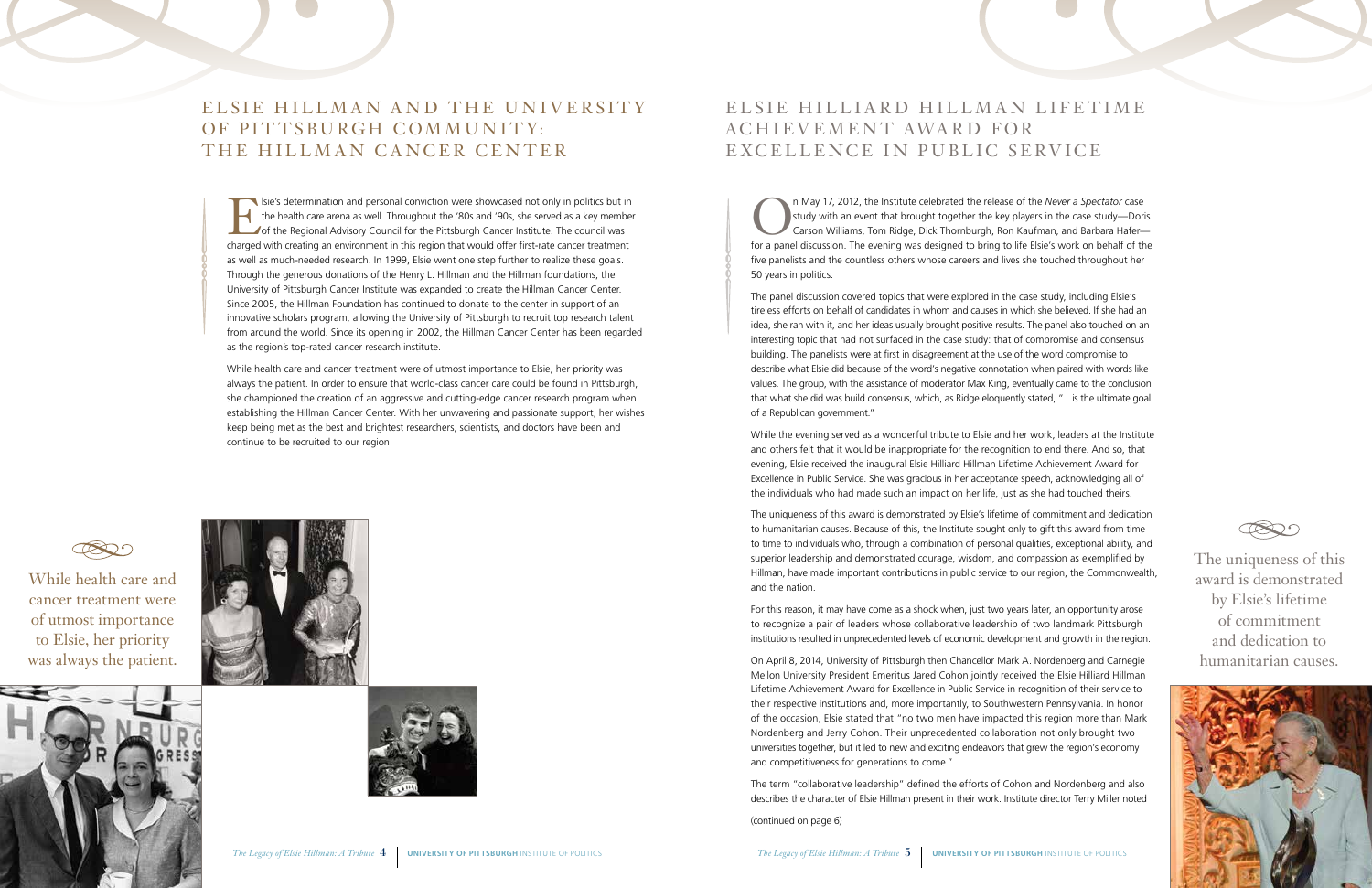



s servant leaders, the Institute's board members and staff recognize and honor the humility with which Elsie carried out her work, using her rank and influence not ever<br>the policy with which and those causes in which and t humility with which Elsie carried out her work, using her rank and influence not ever for her own benefit but solely to benefit those causes in which and those people in whom she believed.

It also is important to note that, throughout these years of working together, Institute staff members began to think of Elsie as a friend more than a colleague or a benefactor. It is in that respect that she will be missed most. As President George H.W. Bush wrote in a letter that was shared at the 2012 event, what he and most people appreciated about Elsie were her joy, her laughter, and her friendship. Elsie remained committed to and involved in the work of the Institute, making decisions on design concepts and programming ideas for the Elsie Hillman Civic Forum just weeks before her death. Her caring involvement in this project, and all others before it, will serve as her legacy and an inspiration to others.

As Miller states in the foreword to Elsie's case study, "The Institute of Politics at the University of Pittsburgh has a long and rich history of creating opportunities to help regional leaders and the general public to see and understand our shared responsibility for improving the quality of the lives of those in our home region." The Institute takes that mission seriously, as do many others, and Elsie's legacy will continue as long as there are those in this region who follow her example of caring more about the welfare and well-being of others than they do about wealth, power, or personal ambition.



The early chapters of *Never a Spectator* shed some light about the people who inspired Elsie to be a leader. Republican U.S. Senator Hugh Scott of Pennsylvania was one such influential person early in her career. As the case study notes, Scott "showed her how to apply her natural gifts in politics" and "encouraged her to take on ever-higher leadership roles in the party." She in turn served as a mentor to a long list of political and community leaders in the Pittsburgh area and beyond.

> Elsie carried out her work, using her rank and influence not ever for her own benefit but solely to benefit those causes in which and those people in whom she believed.



#### (continued from page 5)

in her remarks that their cooperation should be termed "Leadership Squared," because when two leaders work together the way they did, the results are exponentially beneficial for both. The panelists who discussed their work and its impact on the community—Ridge, Edie Shapira, and Dennis Yablonsky—all agreed that Cohon and Nordenberg had a choice when they ascended to their respective positions. They could choose to continue to compete for students, faculty, and resources, or they could share their respective assets, building on their comparative advantages; in the spirit of Elsie Hillman, they both chose the latter path, and the results for the region are self-evident.

And, as was the case with Elsie, everything comes down to friendship. Eva Tansky Blum, Pitt Trustee and president of the PNC Foundation, commented regarding their collaboration, "It's more than just a business relationship; they have a personal relationship. They like each other; their families like each other. And that, I think, has sparked even more collaboration."

#### THE ELSIE HILLMAN CIVIC FORUM

In 2014, as a further step in sharing her experiences with the next generation of leaders, Henry Hillman, Elsie's loving husband and partner for 70 years, generously awarded the Institute an endowment to establish the Elsie Hillman Civic Forum. The "Elsie Forum," as we have come to call it, is designed to engage students in activities that will prepare them to lead lives as engaged and contributing citizens. Among other things and reflecting the pattern of her own life, the Elsie Forum will bring community leaders and young people together for educational programs, research projects, and mentoring opportunities designed to foster student interest and involvement in fueling civic progress in the Pittsburgh region.

The Forum's advisory board, composed of national political figures including former Pennsylvania first lady Marjorie Rendell and Ron Kaufman, former special advisor to President George H.W. Bush, in addition to local leaders, will meet in fall 2015 to set parameters for the student programming, which is scheduled to begin in 2016.

#### MOVING FORWARD: ELSIE'S LEGACY

She in turn served as a mentor to a long list of political and community leaders in the Pittsburgh area and beyond.